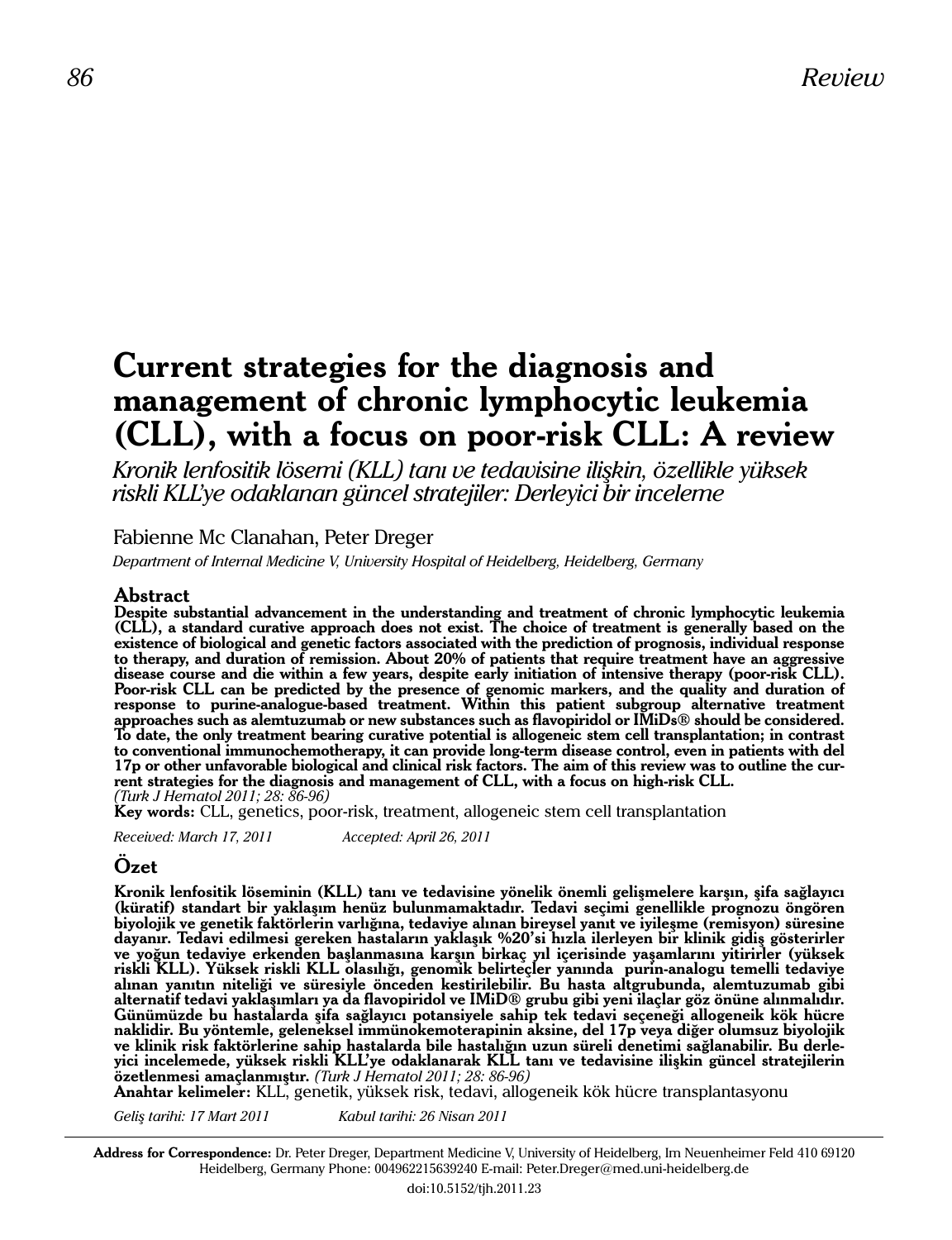#### **Epidemiology and Clinical Features**

Chronic lymphocytic leukemia (CLL) is one of the most common lymphoid malignancies, accounting for more than 10% of all lymphoid neoplasms, and is the most common adult leukemia in Western countries, with an age-adjusted annual incidence rate of about 4 cases per 100.000 men and women [1,2]. While the median age at diagnosis is over 70 years, approximately 30% of patients are diagnosed at an age of ≤65 years. The disease has a slight male predominance (male:female ratio: 1.5-2:1). Clinical features are highly variable, and most patients are asymptomatic. As the disease proceeds, fatigue, splenomegaly, hepatomegaly, lymphadenopathy, and extranodal infiltrates are observed. Another hallmark is immune suppression and deficiency, including hypogammaglobulinemia, autoimmune phenomena, and impaired response to vaccination, which is further exacerbated by therapy-related immunosuppression [3].

# **Diagnosis**

To unify the criteria for diagnosis and response assessment a working group sponsored by the National Cancer Institute first published guidelines for the design and conduct of clinical trials on CLL in 1988 [4]. Following an update in 1996, the International Workshop on CLL (iwCLL) revised the guidelines, taking into account the substantial progress that had been made in the understanding and treatment of the disease [5]. The recommendations for diagnosis and treatment discussed in this review are based on the iwCLL criteria.

The diagnosis of CLL requires the presence of cells with a CLL-specific immunophenotype, along with  $\geq$ 5.000 B-lymphocytes  $\mu$ L<sup>-1</sup> in peripheral blood [5]. The presence of CLL cells with a lower B-lymphocyte count in the absence of lymphadenopathy, organomegaly, or cytopenia is now defined as monoclonal B-lymphocytosis (MBL) [6]. The presence of lymphadenopathy or splenomegaly, and a B-lymphocyte count  $\leq 5.000 \mu L^{-1}$  is defined as small lymphocytic lymphoma (SLL). More than 55% prolymphocytes in the blood suggests a diagnosis of B-cell prolymphocytic leukemia (B-PLL) [7].

Flow cytometry is essential for determining the clonality of B-lymphocytes and the following characteristic CLL-cell-surface phenotypes: the presence of CD19, CD5, CD23 and CD43, weak expression of CD20 and CD79b, and kappa or lambda immunoglobulin light chains [8,9]. The expression of CD38 is variable, but has prognostic significance and should therefore be evaluated [10,11]. Flow cytometry is also indispensable for differentiating CLL from other lymphoproliferative diseases, such as hairy cell leukemia, leukemic manifestations of mantle cell lymphoma, marginal zone lymphoma, splenic marginal zone lymphoma, and follicular lymphoma.

Bone marrow investigation is generally not required for the diagnosis of CLL, especially in patients without cytopenia and those not requiring treatment. Bone marrow aspiration and biopsy may be indicated, however, when treatment is required, as the extent and pattern (diffuse vs. non-diffuse) of bone marrow infiltration can provide valuable information on tumor burden and factors that may contribute to cytopenia. Post-treatment bone marrow investigation is recommended in patients with persisting cytopenia of unknown origin. In SLL the diagnosis should be verified via histopathological evaluation of a lymph node biopsy specimen.

#### **Clinical Staging and Prognosis**

As the clinical course of CLL varies widely, staging systems have been developed to stratify patients into different risks groups for predicting survival. The 2 most commonly used are the Rai and Binet staging systems [12,13]. Both systems consist of parameters that are obtained via clinical examination and standard laboratory tests, and are therefore easy to obtain. Ultrasound and computed tomography are not required, although they increase the accuracy of the assessment of intra-abdominal lymph nodes and organomegaly. Table 1 outlines the parameters that define the clinical stages. To account for extreme heterogeneities observed within each risk group, Wierda et al. proposed a new prognostic index for previously untreated CLL patients for predicting overall survival (OS) [14]: in the Rai staging system age, absolute lymphocyte count, gender,  $\beta$ 2-microglobulin concentration, and the number of involved lymph nodes were independently associated with OS. This index was validated in an independent patient cohort by a Mayo Clinic study [15]. A recent observational database study by GIMEMA (Gruppo Italiano Malattie EMatologiche dell´Adulto) also confirmed the utility of the index for predicting time to first treatment [16].

#### **Indications for Treatment**

As there is no standard curative approach for CLL, the decision to begin treatment is based on the development of symptoms and disease activity. Newly diagnosed asymptomatic patients should be monitored without therapy, as there is no documented benefit from early anti-leukemic treatment [5]. Patients with symptomatic, advanced, or rapidly pro-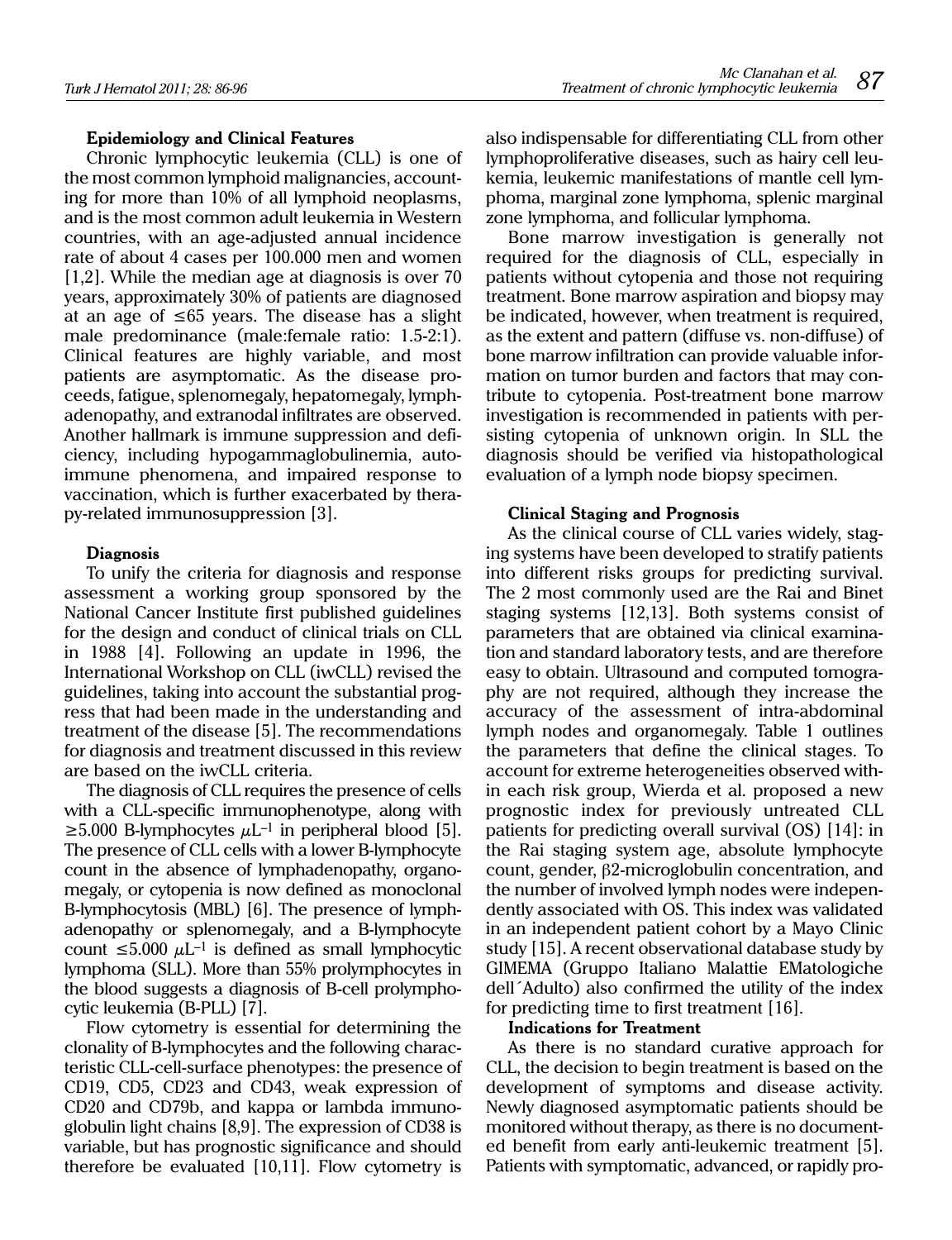#### **Table 1. Rai and Binet clinical staging**

| Risk group   | Rai                                                                                                                                                    | <b>Binet</b>                                                                                                                                                                                                                      |
|--------------|--------------------------------------------------------------------------------------------------------------------------------------------------------|-----------------------------------------------------------------------------------------------------------------------------------------------------------------------------------------------------------------------------------|
| Low          | 0: lymphocytosis with CLL cells in PB and/or<br>BM, lymphoid cells $>30\%$                                                                             | A: Hb $\geq$ 100 g L <sup>-1</sup> (10 g dL <sup>-1</sup> ), platelet count<br>$\geq$ 100×10 <sup>9</sup> L <sup>-1</sup> , and up to 2 lymph node areas involved <sup>*</sup>                                                    |
| Intermediate | $1/2$ : Lymphocytosis, enlarged lymph nodes at any<br>site, splenomegaly and/ or hepatomegaly                                                          | B: Hb $\geq$ 100 g L <sup>-1</sup> (10 g dL <sup>-1</sup> ), platelet count<br>$\geq 100x10^9$ L <sup>-1</sup> , and organomegaly greater than that<br>defined for stage A (i.e. $\geq$ 3 areas of nodal or organ<br>enlargement) |
| High         | $3/4$ : Disease-related anemia (Hb <110 g L <sup>-1</sup><br>[11 g dL <sup>-1</sup> ]) or thrombocytopenia (plt <100x10 <sup>9</sup> L <sup>-1</sup> ) | C: Hb <100 g L <sup>-1</sup> (10 g dL <sup>-1</sup> ) and/or a platelet count<br>$\langle 100x10^9 L^{-1}$ , irrespective of organomegaly                                                                                         |

\*Areas of involvement considered for staging

1. Head and neck, including the Waldeyer ring (this counts as 1 area, even if >1 group of nodes is enlarged)

2. Axillae (involvement of both axillae counts as 1 area)

3. Groins, including superficial femorals (involvement of both groins counts as 1 area)

4. Palpable spleen

5. Palpable liver

gressive disease usually benefit from treatment. Definitions of disease activity are listed in Table 2. The decision to begin second-line treatment generally follows the same guidelines.

# **Factors Guiding the Choice of Treatment**

#### **Physical fitness and comorbidity**

Once treatment is indicated, each patient's individual physical condition and degree of co-morbidity should be evaluated. In completely independent patients with no comorbidity and otherwise normal life expectancy (go-go patients) aggressive chemotherapy aimed at the prolongation of survival is recommended. The goal in patients with some co-morbidity, impaired organ function, and reduced performance status (slow-go patients) is to achieve disease remission via a less aggressive approach. Patients that are severely handicapped and have high comorbidity (no-go patients) might often fare best with supportive palliative care only. Physical fitness can be determined empirically or by using the cumulative illness rating scale (CIRS) [17].

#### **Biological prognostic factors**

Substantial progress has been made in the identification of biological and genetic factors that are strongly associated with the prediction of prognosis, individual response to therapy, and duration of remission. Several studies reported that elevated serum thymidine kinase (sTK),  $\beta$ 2-microglobulin, and soluble CD23 may predict OS or progression-free survival (PFS) [18-21]. Using fluorescence in-situ hybridization (FISH) cytogenetic aberrations can be identified in more than 80% of CLL patients [22]. The most common chromosomal aberrations are del 13q, del 11q, trisomy 12, del 17p, and del 6q, with 13q deletion indi-

#### **Table 2. Definitions of disease activity**

**At least 1 of the following:**

- 1. Evidence of progressive marrow failure: anemia and/or thrombocytopenia
- 2. Massive (i.e.  $\geq 6$  cm below the left costal margin) or progressive or symptomatic splenomegaly
- 3. Massive nodes (i.e.  $\geq 10$  cm in diameter), or progressive or symptomatic lymphadenopathy
- 4. Progressive lymphocytosis with an increase >50% over a 2-month period, or lymphocyte doubling time (LDT) <6 months.
- 5. Autoimmune anemia and/or thrombocytopenia
- 6. Constitutional symptoms: unintentional weight loss, significant fatigue, fevers, night sweats

cating the best prognosis with a median survival of >10 years and 17p deletion indicating a particularly poor prognosis with a median survival of <3 years, even with modern fludarabine/rituximab-based frontline treatments.

Somatic mutations in the gene encoding the variable region of the heavy chain of immunoglobulins (IGHV) occur in approximately 50% of CLL patients [23]. Patients lacking a mutation in this region (unmutated IGHV) tend to have a more progressive and advanced form of CLL than patients with mutated IGHV. This was first shown retrospectively in patients treated in the pre-purine-analogue era, but has been confirmed in prospective studies using fludarabine combination regimens [11,24]. As testing for IGHV mutation status is complex and expensive, ZAP-70 expression was reported to correlate with the expression of unmutated IGHV [11,24,25]; however, the association between ZAP-70 and IGHV is not definitive. According to the iwCLL guidelines, with the exception of del 17p FISH, these tests should not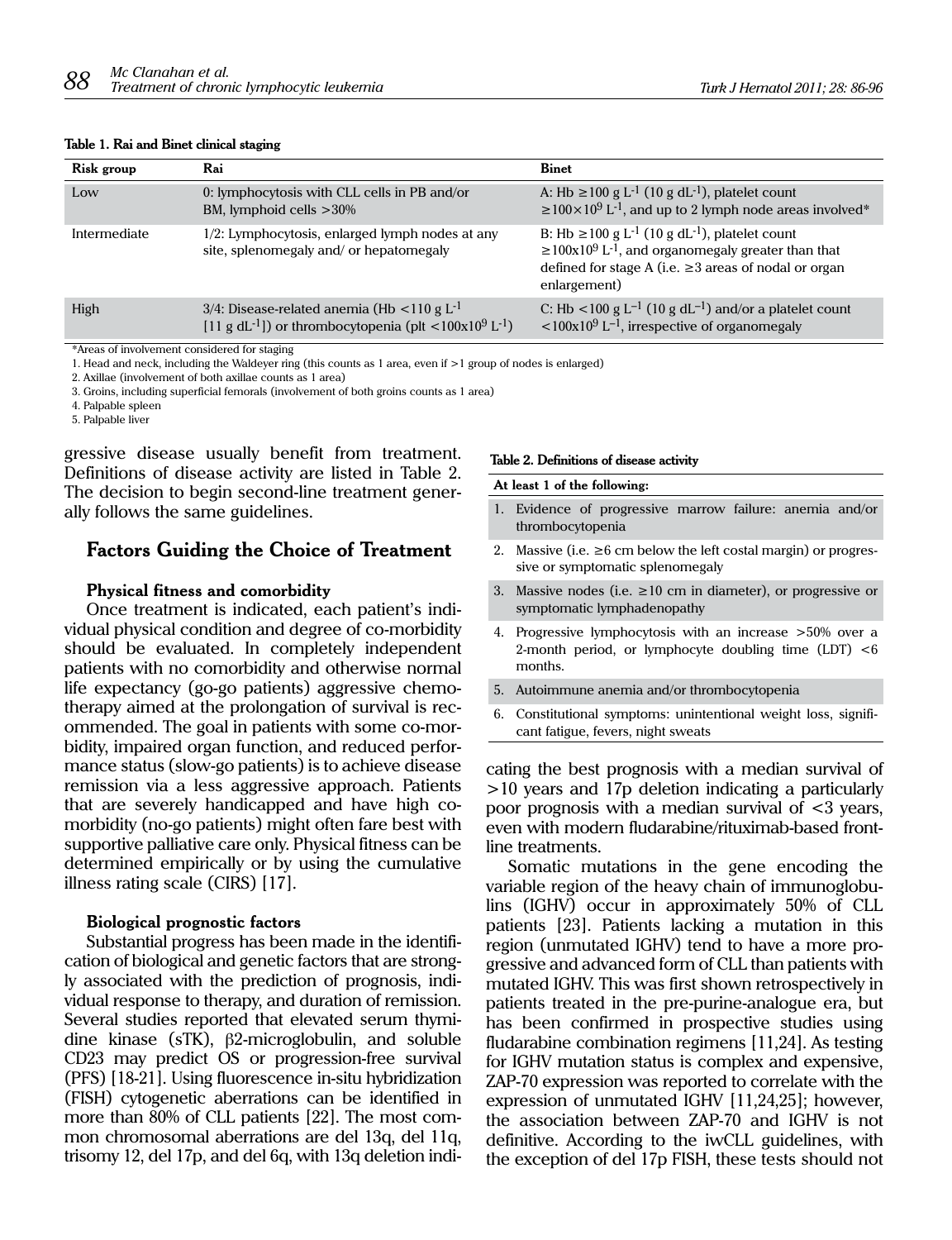be used in general practice to guide clinical decision-making; however, it is essential to consider the existence and importance of these tests at the time of first diagnosis.

# **First-line Treatment**

# **Go-go patients without del 17p**

Following traditional treatment approaches consisting of alkylating agents (mostly cyclophosphamide or chlorambucil) with or without nucleoside analogue-based substances, the combination of monoclonal antibodies with chemotherapy increased the complete response (CR) rate from 4%  $[26]$  to 70%  $[27-30]$ . A large phase III trial that randomly assigned patients to 6 courses of fludarabine and cyclophosphamide (FC), or rituximab-FC (R-FC) was conducted by the German CLL Study Group (GCLLSG) (CLL8 trial). At 3 years post treatment, 65% of the patients in the chemoimmunotherapy group were progression free, compared to 45% in the chemotherapy group (HR:.56; 95% CI: .46-.69; p<0.0001) [31]. Additionally, 3-year OS was significantly longer in the R-FC group (87% vs. 83%, p=0.01), and R-FC treatment was associated with a significantly higher complete remission (CR) rate and longer duration of response. Although R-FC was more frequently associated with grade 3 and 4 neutropenia and leucopenia, it is now considered the gold standard treatment for physically fit patients without 17p deletion. In another GCLLSG phase II trial previously untreated patients received 6 cycles of bendamustine  $(90 \text{ mg m}^2 \text{ on d } 1 \text{ and } 2)$  with rituximab (375 mg  $m<sup>2</sup>$  for the first cycle and 500 mg  $m<sup>2</sup>$ for subsequent cycles, repeated every 28 d) (R-B regimen) [32]. The overall response (OR) rate was 91%, including 33% of patients with CR. Hematopoietic and overall toxicity of R-B was modest. After 18 months 76% of the patients were still in remission, while median progression-free survival (PFS) had not been reached. R-B can therefore be considered safe and effective. The GCLLSG is currently conducting a randomized phase III trial to make a direct comparison of R-B and R-FC.

Variations of the R-FC regimen have been tested extensively. For example, Bosch et al. conducted a phase II trial with 29 previously untreated CLL patients receiving rituximab plus FCM (mitoxantrone), followed by rituximab maintenance every 3 months for up to 2 years [33]. The OR, MRD- (minimal residual disease) negative CR, MRD-positive CR, and PR rates were 93%, 46%, 36%, and 11%, respectively, proving the efficacy of the regimen.

Another approach was substitution of fludarabine by pentostatine (R-PC). A phase III randomized trial of R-FC versus R-PC in previously untreated and minimally treated CLL patients showed that there weren't any statistical differences between OS, response, or infection rates [34].

#### **The role of autologous stem cell transplantation**

Autologous hematopoietic stem cell transplantation (autoHSCT) is considered an attractive treatment alternative for a select group of patients. Pioneers in the field of autoHSCT for CLL are Gribben et al. from the Dana Faber Cancr Center [35]. An update published in 2005 showed that relapses continued to occur after 10 years of followup, translating into a 6-year PFS of 30% and a 6-year OS of 58% [36]. In the MRC pilot study, a large multicenter phase II trial on autoHSCT as a coponent of first-line CLL treatment, the 5-year OS and PFS rates were 78% and 52%, respectively [37]. An update of the GCLLSG CLL3 study, which had a similar design, reported a median OS of 10.5 years and a median PFS of 6.8 years after early autoHSCT [38]. The first, and to date, only phase III randomized trial was conducted by the EBMT; 39 patients with CR after first- or second-line treatment were randomized to consolidating autoHSCT or observation. Median event-free survival (EFS) was 24.4 months (range: 16.7-32 months) in the observation group and 51.2 months (range: 39.8-62.5 months) in the autoHSCT group, indicating a 5-year EFS of 24% and 42%, respectively. While autoHSCT almost doubled event-free survival (EFS) and time to retreatment, there wasn't a significant difference in OS (5-year OS was 84% and 86%, respectively). In addition, several studies indicate that autoHSCT fails to achieve durable MRD negativity [40,41], which means that autoHSCT cannot be considered as a curative treatment in CLL. Moreover, long-term follow-up observations have raised concerns about the increased incidence of therapy-related myeloid neoplasms (MDS and AML) following autoHSCT. In the Dana Faber and MRC series the 5- and 8-year incidence of therapy-related myeloid neoplasms was 12% [36,42], versus a 10-year incidence rate of 8% in the CLL3 trial [38]. Due to these limitations, autoHSCT cannot be recommended as a standard approach in CLL and should only be used in clinical trials.

# **Go-go patients with del 17p**

As patients carrying del 17p have a high risk of very poor outcome with fludarabine-based regimens that include bendamustine, alternative treatment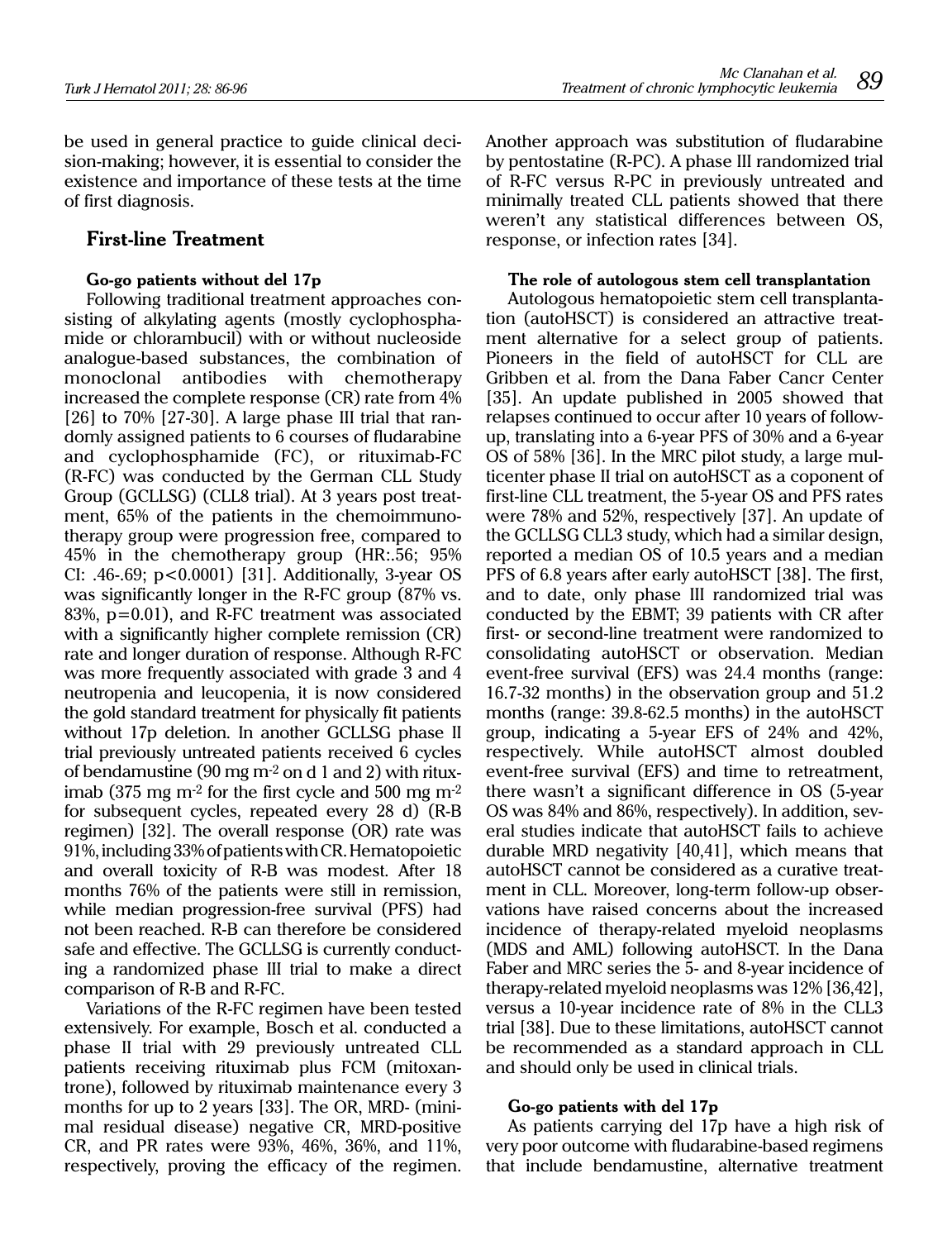approaches should be considered. It is well known that alemtuzumab has a similar affect in del 17p and non-del 17p CLL patients [43]. In the ongoing prospective GCLLSG CLL2o study patients with del 17p or refractoriness to fludarabine received subcutaneous alemtuzumab combined with oral dexamethasone, followed by alemtuzumab maintenance or allogeneic hematopoietic stem cell transplantation (alloHSCT). As of September 2010, 80 patients were enrolled in the protocol, of which 31 without prior therapy had del 17p and 17 that relapsed had del 17p [44]. OR and CR were 100% and 23%, respectively, in the del 17p first-line group, which are considerably higher than those in the CLL8 study F-CR group (71% and 5%, respectively). Adverse events were hematotoxicity and grade 3/4 cytomegaly virus (CMV) infection (16%); however, the response duration following alemtuzumab is usually limited, making the search for effective first-line consolidation mandatory. To date, the only treatment with the potential for longterm disease control in the del 17p patient subgroup is alloHSCT, which will be discussed in detail below.

## **Slow-go patients with and without del 17p**

Patients with relevant comorbidity may be offered chlorambucil, bendamustine, or a dose-reduced fludarabine-containing regimen, with or without rituximab, depending on the fragility of the patient [45,46]. Alemtuzumab can also be considered in appropriate patients (i.e. those with del 17p). The GCLLSG is currently conducting an open-label 3-arm randomized phase III trial to compare the efficacy and safety of the new monoclonal CD20 antibody RO5072759 (GA101) plus chlorambucil (GClb) to those of rituximab plus chlorambucil (RClb) or chlorambucil only (Clb) in previously untreated patients with comorbidity.

# **Second-line Treatment**

For selecting the appropriate indication and regimen for salvage treatment, the same criteria for first-line therapy primarily apply; start only if symptoms or rapid lymphoproliferation are present, and consider comorbidity and the presence of del 17p. In addition, an important factor guiding the choice of salvage treatment is the quality and duration of response to the previous treatment line; patients that relapse >12 months after purine analogue monotherapy or 24 months after completion of a modern combination treatment might benefit from repetition or modest escalation of the previous regimen, e.g. R-FC after F or FC, and R-B after R-FC.

Before starting second-line treatment reassessment of 17p status is highly recommended to avoid unnecessary exposure to ineffective drugs in cases of clonal evolution. In contrast, all patients that relapse sooner must be regarded as having poorrisk CLL and treated accordingly.

# **Definition of Poor-Risk CLL**

About 20% of patients with CLL that require treatment have an aggressive course and die within a few years of diagnosis, despite early initiation of intensive therapy. The hallmark of this so called poor-risk CLL is pre-existent or rapid development of resistance to the current standard combination regimens. Poor-risk CLL can be partially predicted by the presence of defined genomic markers.

## **Molecular markers**

As outlined above, the existence of del 17p is associated with poor prognosis [22]. Patients with 17p deletion are often resistant to standard chemotherapy regimens. Following initial results of retrospective analyses [47], the adverse impact of del 17p was confirmed by several prospective phase III clinical trials using purine-analogue-based therapy. The LRF CLL4 trial that included 777 CLL patients that required treatment reported that patients with del 17p had significantly poorer response to fludarabinebased treatment and shorter PFS [28]. In a Spanish trial del 17p was associated with a significantly lower CR rate [33], and in the GCLLSG CLL4 (F vs. FC) and CLL8 trials (FC vs. FCR) del 17p was associated with dramatically lower CR, OR, OS, and PFS [31].

Recent data suggest that the vast majority of patients with del 17p had mutations of the remaining allele of the TP53 gene located in the deleted region of 17p [48]. Whereas TP53 mutations in general led to significantly shorter survival  $(p=0.002)$ , survival was equally poor in patients with TP53 mutation only (5.5 months), TP53 mutation plus del 17p (7.6 months), and del 17p only (5.4 months). In a recent analysis of the GCLLSG CLL4 trial (F vs. FC) TP53 mutation was observed in 8.5% of the patients, of which 4.5% did not have del 17p [49]. None of the patients with TP53 mutation achieved CR, and median PFS and OS were significantly shorter in the group with TP53 mutation  $(p<0.001)$ . As the outcome of patients with del 17p and/or TP53 mutation-both individually and combined-was very poor, it was recently proposed that these patients be considered as ultra-high risk [50].

In 2010 Oscier et al. published a comprehensive report on the prognostic significance of age, gender, and biomarkers in the prediction of treatment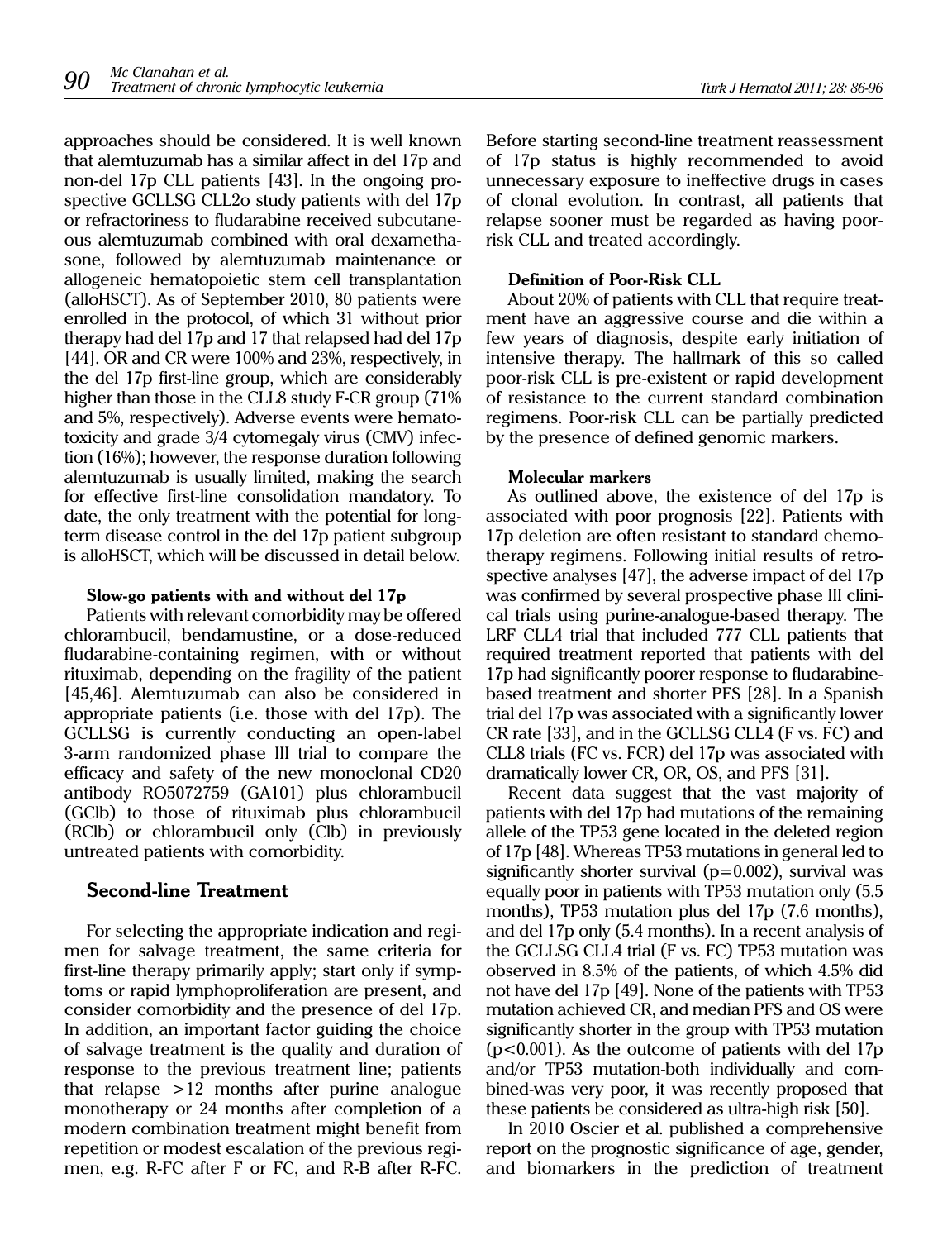response, PFS, and OS reported by a prospective randomized British CLL4 trial [51]. Using the factors identified as independent predictors for PFS, they subdivided CLL4 patients into 3 risk groups: 6% with known TP53 loss >10% were considered poor risk and 72% without TP53 loss and at least 1 of the following factors-unmutated IGHV, IGHV3-21 usage, 11q deletion, and/ or  $\beta$ -2 microglobulin >4 m L<sup>-1</sup>-were considered intermediate risk. In all, 22% of patients were considered good risk, defined as none of the above factors and mutated IGHV. The 5-year PFS rates in these 3 groups were 0%, 12%, and 34%, respectively, and the corresponding 5-year OS rates were 9%, 53% and 79%, respectively, which confirmed the poor outcome of patients with del 17p and the prognostic impact of unmutated IGHV,  $\beta$ 2-microglobulin, and 11q deletion. As this is a novel approach to risk stratification in CLL, it needs to be validated in patient cohorts treated with newer combination therapies, including monoclonal antibodies.

Response to treatment and duration of remission Independent of the presence of genomic poor-risk markers, the overriding predictor of poor-risk disease is the response to purine-analogue-based treatment. According to the iwCLL guidelines, every clinical response that is not CR or PR (e.g. stable disease, non-response, or progressive disease) should be rated as a treatment failure. Refractory disease is defined as treatment failure or disease progression within 6 months of the completion of the last antileukemic treatment. Early data from the M.D. Anderson Cancer Center on 174 patients with progressive or advanced CLL that received first-line therapy with fludarabine or fludarabine combined with prednisone showed that patients that did not achieve a clinical response had significantly shorter OS [52]. Patients with residual disease or nonresponse after fludarabine combined with cyclophosphamide and rituximab (R-FC) also had significantly reduced OS [30].

Median survival was also significantly reduced in patients that initially responded to R-FC, but then relapsed within 36 months, as compared to those that relapsed  $\geq 36$  months after R-FC treatment (p<0.0001) [53]. In an analysis of the CLL8 trial R-FC patients with PFS of 12-24 months (n=43) had a median post-relapse OS of <40 months. Outcomes for relapsing patients treated with FC within the same time interval were even worse [54].

The poor-risk associated with resistant disease is reflected in both the iwCLL guidelines and the EBMT (European Group for Blood and Marrow Transplantation) transplant consensus. According to iwCLL, patients with resistant disease (defined as a short time to progression after the first treatment) and/or leukemia cells with del 17p should be offered alternative treatment approaches such as alloHSCT. According to the EBMT consensus, patients with non-response or early relapse (within 12 months) after purine analogue treatment relapse within 24 months of having achieved a response with purine-analogue-based combination therapy, or autologous transplantation and TP53 abnormalities requiring treatment are potential candidates for alloHSCT [55].

## **Treatment of Poor-Risk CLL**

As outlined in detail above, stable disease, nonresponse, progressive disease, and refractory disease are predictors of poor survival, and such patients should be considered high-risk, regardless of pre-existing biomarkers. This means that patients that have not been considered for alemtuzumab or alloHSCT pre-treatment based on their cytogenetic risk profile are candidates for a more intensive approach based on their inadequate response to first-line treatment. Most importantly, it is crucial to change the treatment components used in the initial failed approach. There are several treatment options, including alemtuzumab, ofatumumab, experimental drugs, and alloHSCT.

The phase II GCLLSG CLL2H trial evaluated the safety and efficacy of subcutaneous alemtuzumab in patients with fludarabine-refractory CLL, and reported that OR was 34% (4% CR and 30% PR), median PFS was 7.7 months, and median OS was 19.1 months [56]. Efficacy did not vary significantly between genetic subgroups, indicating that alemtuzumab treatment could overcome the adverse prognostic impact of IGHV mutation status, TP53 mutation, and genomic aberrations. The potential benefit of alemtuzumab in combination with chemotherapy was first observed in 6 patients by Kennedy et al. [57]; their findings were confirmed by a phase II trial on relapsed or refractory CLL, which reported an OR of 83%, including 11 patients with CR, and resolution of disease in all affected sites [58].

In the ongoing GCLLSG CLL2o trial on the combination of alemtuzumab and high-dose dexamethasone, 31 of the 80 patient enrolled to date were fludarabine-resistant; their OR rate was 47%, none achieved CR, and 12-month OS was 54% [44]. A recently published interim analysis of an international phase II study on the efficacy of the human monoclonal CD20 antibody ofatumumab in 138 patients that were fludarabine- and alemtuzumab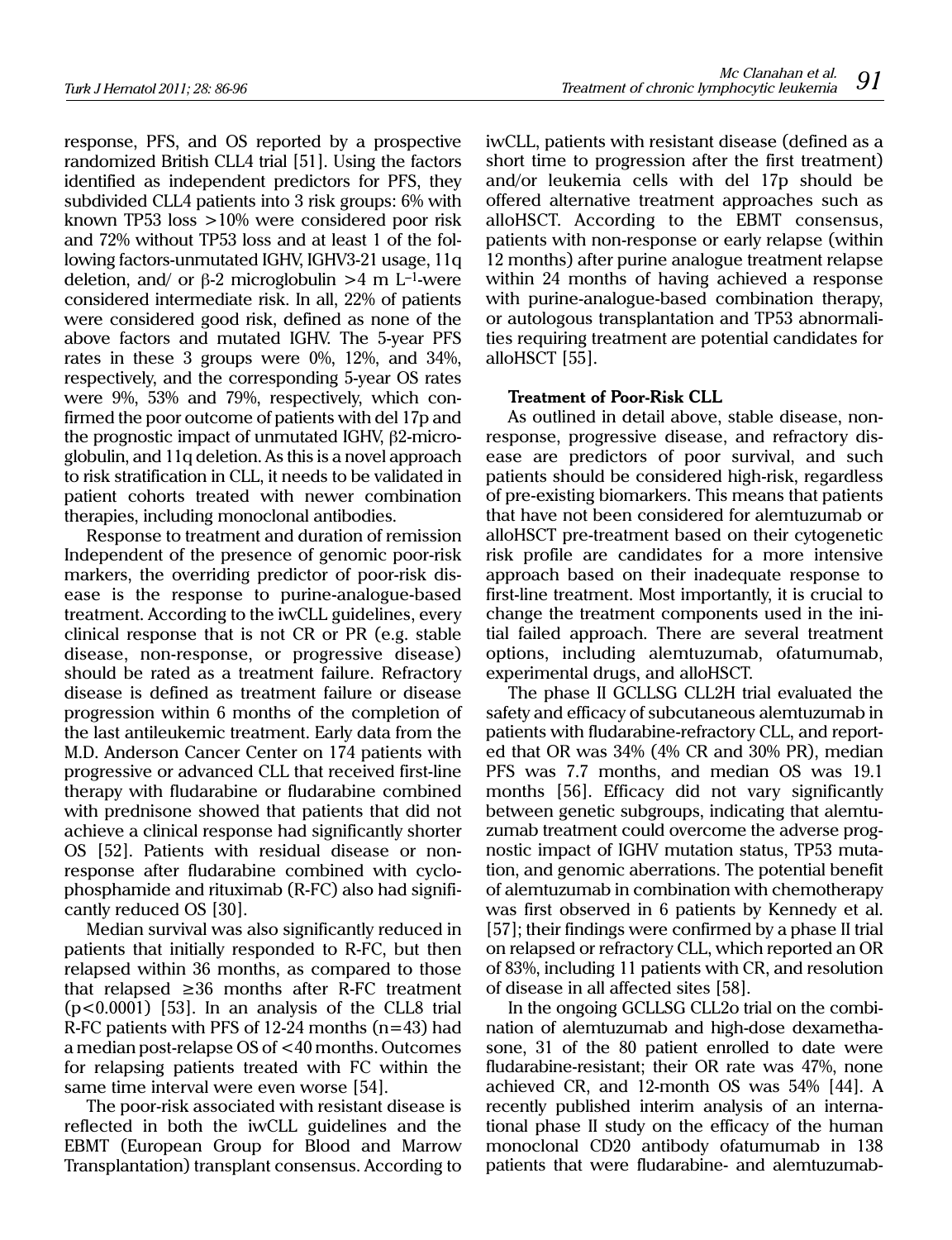refractory reported an OR rate of 58%; median PFS and OS were 5.7 and 13.7 months, respectively, indicating that ofatumumab might be a promising treatment option for fludarabine-refractory patients with poor-prognosis CLL [59]. Alternative treatment approaches using new substances, such as flavopiridol or IMiDs®, are currently being tested in clinical trials, and some patients might be eligible for inclusion in phase I or II clinical studies; however, none of the current or novel approaches has the potential for long-term disease control, highlighting the need for effective consolidation once remission is achieved.

# **The role of Allogeneic Stem Cell Transplantation**

On the basis of its capacity to induce graft-versus-leukemia (GVL) effects [60], alloHSCT has been shown to provide long-term disease control in selected CLL patients [36,61-68]. Key outcome data from selected prospective clinical trials on reducedintensity conditioning (RIC) are summarized in Table 3. To elucidate the effect of alloHSCT in patients with del 17p, the EBMT performed a retrospective database analysis in which 44 patients with del 17p that received alloHSCT were identified [69]. After a median post-alloHSCT observation time of 39 months, 19 patients were still alive. Three-year OS and PFS rates were 44% and 37%, respectively, and the cumulative incidence of disease progression at 4 years was 34%. During 4 years of follow-up no late relapses occurred in 9 patients, indicating that alloHSCT might have curative potential in patients with del 17p.

The final results of the prospective GCLLSG CLL3X trial on the feasibility and efficacy of RIC alloHSCT in patients with poor-risk CLL were recently published [70]. After a median follow-up of 46 months (7-102 months), 4-year non-relapse mortality (NRM), EFS, and OS were 23%, 42%, and 65%, respectively. Among the 52 patients for whom MRD monitoring results were available, 27 (52%) were alive and MRD negative 12 months after transplantation. EFS was similar in all genetic subgroups, including patients with del 17p. Multivariate analysis showed that uncontrolled disease at the time of alloHSCT and *in vivo* T-cell depletion with alemtuzumab, but no del 17p, previous purine analogue refractoriness, and donor source (human leukocyte antigen-identical siblings or unrelated donors) had an adverse impact on EFS and OS, indicating that alloHSCT can result in long-term MRD-negative survival in up to 50% of patients, independent of the underlying genomic risk profile. A recent update of the CLL3X data with work-up of TP53 mutation status showed that the adverse impact of TP53 mutation, similarly as del 17p, can be overcome by alloHSCT [71].

Although controlled trials are lacking, currently available data strongly suggest that alloHSCT is the only therapy with curative potential in high-risk CLL. In contrast to conventional immunochemotherapy, it can provide long-term disease control, even in patients with del 17p or other unfavorable biological and clinical risk factors.

# **Conclusions**

Substantial progress has been made in the understanding and treatment of CLL, and advances in

**Table 3. Results of prospective clinical trials on reduced-intensity conditioning (RIC) alloHSCT in CLL**

|                                               | Schetelig<br>et al. (61) | Sorror<br>et al. (67) | Khouri<br>et al. (65) | <b>Brown</b><br>et al. (66) | Delgado<br>et al. (68) | Dreger<br>et al. (70) |
|-----------------------------------------------|--------------------------|-----------------------|-----------------------|-----------------------------|------------------------|-----------------------|
| Number of patients                            | 30                       | 82                    | 39                    | 46                          | 41                     | 90                    |
| Conditioning regimen                          | FB/ATG <sup>a</sup>      | F/TBI2 <sup>b</sup>   | $FCR +/- ATGc$        | FB <sup>d</sup>             | FM/CD52 <sup>e</sup>   | $F/C + / -ATGf$       |
| Proportion of alternative donors <sup>g</sup> | 57%                      | 37%                   | 18%                   | 67%                         | 41%                    | 60%                   |
| 4-year PFS                                    | 58%                      | 39% (5y)              | 44%                   | $34\% (2y)$                 | $45\% (2y)$            | 42%                   |
| 4-year OS                                     | 69%                      | $50\% (5y)$           | 48%                   | $54\% (2y)$                 | $51\% (2y)$            | 65%                   |
| 4-year NRM                                    | 15%                      | $23\% (5v)$           | n.r.                  | $17\% (2v)$                 | $26\% (2v)$            | 23%                   |
| Extensive chronic GVHD                        | 21%                      | 49-53%                | 58%                   | 38%                         | 5%                     | 14%                   |
| Median follow-up [years] (range)              | $3.7(2.1-5.6)$           | 5                     | $2.3(0.3-6.7)$        | 1.7                         | $1.3(0-5.2)$           | $3.8(0.6-8.5)$        |

aFludarabine, busulfan, anti-thymocyte globulin (ATG)

cFludarabine, cyclophosphamide, rituximab plus ATG in alternative donor transplants

eFludarabine, melphalan, alemtuzumab

<sup>f</sup>Fludarabine, cyclophosphamide plus ATG in alternative donor transplants

NRM: non-relapse mortality, GVHD: graft-versus-host disease

bFludarabine, total body irradiation 2Gy

dFludarabine, busulfan

gDonor other than HLA-identical siblings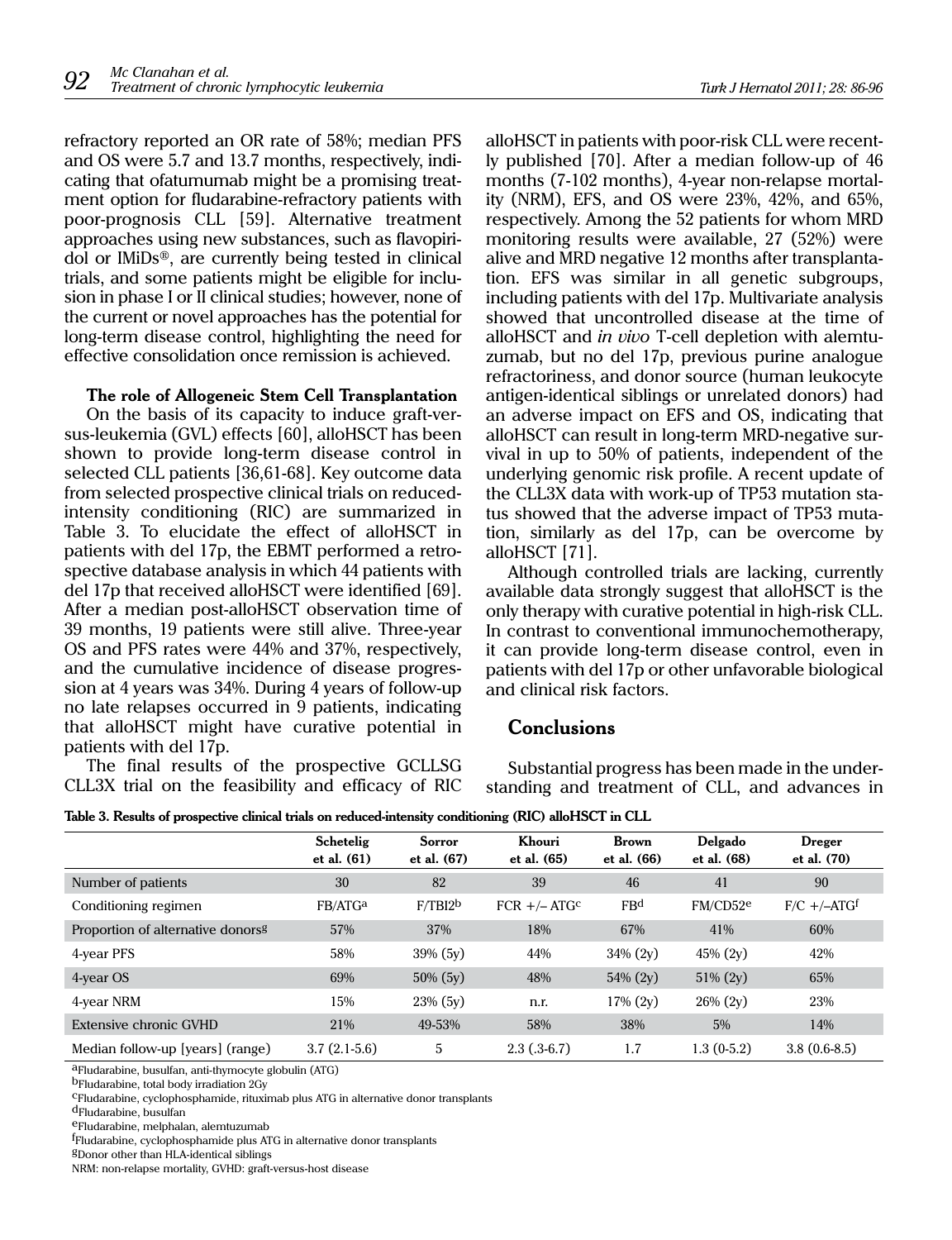molecular profiling of the disease have enabled physicians to better predict patient risk profiles and response to therapy. Several studies have validated the components and impact of poor-risk CLL, and international guidelines have implemented these criteria in their treatment recommendations. As a result, Poor-risk patients can now be identified with greater accuracy and offered intensified treatment options, such as allo HSCT or alemtuzumab. Depending on patient performance status, personal preference, and the availability of a stem cell donor, these treatment options offer a tailored treatment approach, providing an opportunity to cure CLL in this poor-risk population.

# **Conflict of interest statement**

The authors of this paper have no conflicts of interest, including specific financial interests, relationships, and/or affiliations relevant to the subject matter or materials included.

# **References**

- 1. Sant M, Allemani C, Tereanu C, De Angelis R, Capocaccia R, Visser O, Marcos-Gragera R, Maynadié M, Simonetti A, Lutz JM, Berrino F. Incidence of hematologic malignancies in Europe by morphologic subtype: results of the HAEMACARE project. Blood 2010;116:3724-34.
- 2. Altekruse SF, Kosary CL, Krapcho M, Neyman N, Aminou R, Waldron W, Ruhl J, Howlader N, Tatalovich Z, Cho H, Mariotto A, Eisner MP, Lewis DR, Cronin K, Chen HS, Feuer EJ, Stinchcomb DG, Edwards BK (eds). SEER Cancer Statistics Review, 1975-2007, National Cancer Institute. Bethesda, MD, http://seer.cancer.gov/ csr/1975\_2007/, based on November 2009 SEER data submission, posted to the SEER web site, 2010.
- 3. Morrison VA. Infectious complications of chronic lymphocytic leukaemia: pathogenesis, spectrum of infection, preventive approaches. Best Pract Res Clin Haematol 2010; 23: 145-53.
- 4. Cheson BD, Bennett JM, Rai KR, Grever MR, Kay NE, Schiffer CA, Oken MM, Keating MJ, Boldt DH, Kempin SJ, et al. Guidelines for clinical protocols for chronic lymphocytic leukemia: Recommendations of the national cancer institute-sponsored working group. American Journal of Hematology 1988;29:152-63.
- 5. Hallek M, Cheson BD, Catovsky D, Caligaris-Cappio F, Dighiero G, Döhner H, Hillmen P, Keating MJ, Montserrat E, Rai KR, Kipps TJ; International Workshop on Chronic Lymphocytic Leukemia. Guidelines for the diagnosis and treatment of chronic lymphocytic leukemia: a report from the International Workshop on Chronic Lymphocytic Leukemia updating the National Cancer Institute-Working Group 1996 guidelines. Blood 2008;111:5446-56.
- 6. Rawstron AC, Bennett FL, O'Connor SJ, Kwok M, Fenton JA, Plummer M, de Tute R, Owen RG, Richards SJ, Jack AS, Hillmen P. Monoclonal B-Cell Lymphocytosis and Chronic Lymphocytic Leukemia. New England Journal of Medicine 2008;359:575-83.
- 7. Müller-Hermelink HK, Montserrat E, Catovsky D, Campo E, Harris NL, Stein H. Chronic lymphocytic leukaemia/ small lymphocytic leukaemia. In: Swerdlow SH, Campo E, Harris NL, et al. eds. WHO Classification of tumours of haematopoietic and lymphoid tissues. 4th Edition ed. Lyon: International Agency for Research on Cancer (IARC), 2008.
- 8. Moreau EJ, Matutes E, A'Hern RP, et al. Improvement of the chronic lymphocytic leukemia scoring system with the monoclonal antibody SN8 (CD79b). Am J Clin Pathol 1997;108:378-82.
- 9. Ginaldi L, De Martinis M, Matutes E, Farahat N, Morilla R, Catovsky D. Levels of expression of CD19 and CD20 in chronic B cell leukaemias. Journal of Clinical Pathology 1998;51:364-9.
- 10. Damle RN, Wasil T, Fais F, Ghiotto F, Valetto A, Allen SL, Buchbinder A, Budman D, Dittmar K, Kolitz J, Lichtman SM, Schulman P, Vinciguerra VP, Rai KR, Ferrarini M, Chiorazzi N. Ig V Gene Mutation Status and CD38 Expression As Novel Prognostic Indicators in Chronic Lymphocytic Leukemia. Blood 1999;94:1840-7.
- 11. Hamblin TJ, Orchard JA, Ibbotson RE, Davis Z, Thomas PW, Stevenson FK, Oscier DG. CD38 expression and immunoglobulin variable region mutations are independent prognostic variables in chronic lymphocytic leukemia, but CD38 expression may vary during the course of the disease. Blood 2002;99:1023-9.
- 12. Binet JL, Auquier A, Dighiero G, Chastang C, Piguet H, Goasguen J, Vaugier G, Potron G, Colona P, Oberling F, Thomas M, Tchernia G, Jacquillat C, Boivin P, Lesty C, Duault MT, Monconduit M, Belabbes S, Gremy F. A new prognostic classification of chronic lymphocytic leukemia derived from a multivariate survival analysis. Cancer 1981;48:198-206.
- 13. Rai KR, Sawitsky A, Cronkite EP, Chanana AD, Levy RN, Pasternack BS. Clinical staging of chronic lymphocytic leukemia. Blood 1975;46:219-34.
- 14. Wierda WG, O'Brien S, Wang X, et al. Prognostic nomogram and index for overall survival in previously untreated patients with chronic lymphocytic leukemia. Blood 2007;109:4679-85.
- 15. Shanafelt TD, Jenkins G, Call TG, Zent CS, Slager S, Bowen DA, Schwager S, Hanson CA, Jelinek DF, Kay NE. Validation of a new prognostic index for patients with chronic lymphocytic leukemia. Cancer 2009;115:363-72.
- 16. Molica S, Mauro FR, Callea V, Giannarelli D, Lauria F, Rotoli B, Cortelezzi A, Liso V, Foà R. The utility of a prognostic index for predicting time to first treatment in early chronic lymphocytic leukemia: the GIMEMA experience. Haematologica 2010;95:464-9.
- 17. Extermann M, Overcash J, Lyman GH, Parr J, Balducci L. Comorbidity and functional status are independent in older cancer patients. Journal of Clinical Oncology 1998;16:1582-7.
- 18. Hallek M, Langenmayer I, Nerl C, Knauf W, Dietzfelbinger H, Adorf D, Ostwald M, Busch R, Kuhn-Hallek I, Thiel E,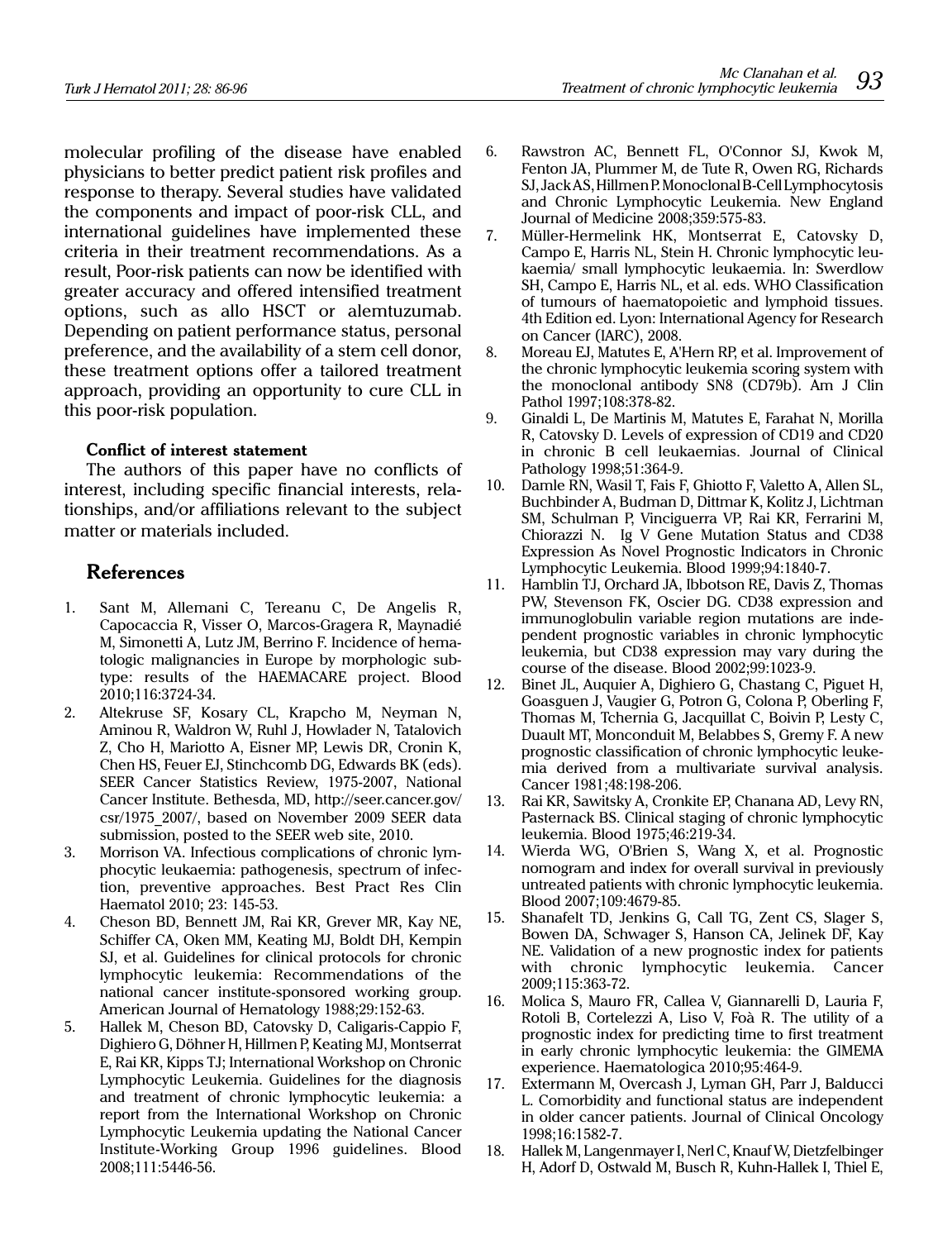Emmerich B. Elevated Serum Thymidine Kinase Levels Identify a Subgroup at High Risk of Disease Progression in Early, Nonsmoldering Chronic Lymphocytic Leukemia. Blood 1999;93:1732-7.

- 19. Hallek M, Wanders L, Ostwald M, Busch R, Senekowitsch R, Stern S, Schick HD, Kuhn-Hallek I, Emmerich B. Serum ss2-Microglobulin and Serum Thymidine Kinase are Independent Predictors of Progression-Free Survival in Chronic Lymphocytic Leukemia and Immunocytoma. Leukemia & Lymphoma 1996;22:439-47.
- 20. Reinisch W, Willheim M, Hilgarth M, Gasché C, Mader R, Szepfalusi S, Steger G, Berger R, Lechner K, Boltz-Nitulescu G, et al. Soluble CD23 reliably reflects disease activity in B-cell chronic lymphocytic leukemia. Journal of Clinical Oncology 1994;12:2146-52.
- 21. Sarfati M, Chevret S, Chastang C, Biron G, Stryckmans P, Delespesse G, Binet JL, Merle-Beral H, Bron D. Prognostic importance of serum soluble CD23 level in chronic lymphocytic leukemia. Blood 1996;88:4259-64.
- 22. Döhner H, Stilgenbauer S, Benner A, Leupolt E, Kröber A, Bullinger L, Döhner K, Bentz M, Lichter P. Genomic Aberrations and Survival in Chronic Lymphocytic Leukemia. New England Journal of Medicine 2000;343:1910-6.
- 23. Hamblin TJ, Davis Z, Gardiner A, Oscier DG, Stevenson FK. Unmutated Ig VH Genes Are Associated With a More Aggressive Form of Chronic Lymphocytic Leukemia. Blood 1999;94:1848-54.
- 24. Wiestner A, Rosenwald A, Barry TS, Wright G, Davis RE, Henrickson SE, Zhao H, Ibbotson RE, Orchard JA, Davis Z, Stetler-Stevenson M, Raffeld M, Arthur DC, Marti GE, Wilson WH, Hamblin TJ, Oscier DG, Staudt LM. ZAP-70 expression identifies a chronic lymphocytic leukemia subtype with unmutated immunoglobulin genes, inferior clinical outcome, and distinct gene expression profile. Blood 2003;101:4944-1.
- 25. Crespo M, Bosch F, Villamor N, Bellosillo B, Colomer D, Rozman M, Marcé S, López-Guillermo A, Campo E, Montserrat E. ZAP-70 Expression as a Surrogate for Immunoglobulin-Variable-Region Mutations in Chronic Lymphocytic Leukemia. New England Journal of Medicine 2003;348:1764-75.
- 26. Rai KR, Peterson BL, Appelbaum FR, et al. Fludarabine Compared with Chlorambucil as Primary Therapy for Chronic Lymphocytic Leukemia. New England Journal of Medicine 2000;343:1750-7.
- 27. Eichhorst BF, Busch R, Hopfinger G, Pasold R, Hensel M, Steinbrecher C, Siehl S, Jäger U, Bergmann M, Stilgenbauer S, Schweighofer C, Wendtner CM, Döhner H, Brittinger G, Emmerich B, Hallek M; German CLL Study Group. ludarabine plus cyclophosphamide versus fludarabine alone in first-line therapy of younger patients with chronic lymphocytic leukemia. Blood 2006;107:885-91.
- 28. Catovsky D, Richards S, Matutes E, Oscier D, Dyer MJ, Bezares RF, Pettitt AR, Hamblin T, Milligan DW, Child JA, Hamilton MS, Dearden CE, Smith AG, Bosanquet AG, Davis Z, Brito-Babapulle V, Else M, Wade R, Hillmen P; UK National Cancer Research Institute (NCRI) Haematological Oncology Clinical Studies Group; NCRI Chronic Lymphocytic Leukaemia Working Group.

Assessment of fludarabine plus cyclophosphamide for patients with chronic lymphocytic leukaemia (the LRF CLL4 Trial): a randomised controlled trial. The Lancet 2007;370:230-9.

- 29. Flinn IW, Neuberg DS, Grever MR, Dewald GW, Bennett JM, Paietta EM, Hussein MA, Appelbaum FR, Larson RA, Moore DF Jr, Tallman MSFlinn IW, Neuberg DS, Grever MR, Dewald GW, Bennett JM, Paietta EM, Hussein MA, Appelbaum FR, Larson RA, Moore DF Jr, Tallman MS. Phase III Trial of Fludarabine Plus Cyclophosphamide Compared With Fludarabine for Patients With Previously Untreated Chronic Lymphocytic Leukemia: US Intergroup Trial E2997. Journal of Clinical Oncology 2007;25:793-8.
- 30. Tam CS, O'Brien S, Wierda W, Kantarjian H, Wen S, Do KA, Thomas DA, Cortes J, Lerner S, Keating MJ. Longterm results of the fludarabine, cyclophosphamide, and rituximab regimen as initial therapy of chronic lymphocytic leukemia. Blood 2008;112:975-80.
- 31. Hallek M, Fischer K, Fingerle-Rowson G, Fink AM, Busch R, Mayer J, Hensel M, Hopfinger G, Hess G, von Grünhagen U, Bergmann M, Catalano J, Zinzani PL, Caligaris-Cappio F, Seymour JF, Berrebi A, Jäger U, Cazin B, Trneny M, Westermann A, Wendtner CM, Eichhorst BF, Staib P, Bühler A, Winkler D, Zenz T, Böttcher S, Ritgen M, Mendila M, Kneba M, Döhner H, Stilgenbauer S; International Group of Investigators; German Chronic Lymphocytic Leukaemia Study Group. Addition of rituximab to fludarabine and cyclophosphamide in patients with chronic lymphocytic leukaemia: a randomised, open-label, phase 3 trial. The Lancet 2010;376:1164-74.
- 32. Fischer K, Cramer P, Stilgenbauer S, et al. Bendamustine Combined with Rituximab (BR) in First-Line Therapy of Advanced CLL: A Multicenter Phase II Trial of the German CLL Study Group (GCLLSG). ASH Annual Meeting Abstracts 2009;114:3382-91.
- 33. Bosch F, Abrisqueta P, Villamor N, Terol MJ, González-Barca E, Ferra C, González Diaz M, Abella E, Delgado J, Carbonell F, García Marco JA, Escoda L, Ferrer S, Monzó E, González Y, Estany C, Jarque I, Salamero O, Muntañola A, Montserrat E. A New, Highly Active Chemoimmunotherapy Regimen for Chronic Lymphocytic Leukemia. Journal of Clinical Oncology 2009;27:4578-84.
- 34. Reynolds C, Di Bella N, Lyons RM, et al. Phase III Trial of Fludarabine, Cyclophosphamide, and Rituximab Vs. Pentostatin, Cyclophosphamide, and Rituximab in B-Cell Chronic Lymphocytic Leukemia. ASH Annual Meeting Abstracts 2008;112:327.
- 35. Rabinowe SN, Soiffer RJ, Gribben JG, Daley H, Freedman AS, Daley J, Pesek K, Neuberg D, Pinkus G, Leavitt PR, et al. Autologous and allogeneic bone marrow transplantation for poor prognosis patients with B-cell chronic lymphocytic leukemia. Blood 1993;82:1366-76.
- 36. Gribben JG, Zahrieh D, Stephans K, et al. Autologous and allogeneic stem cell transplantations for poor-risk chronic lymphocytic leukemia. Blood 2005;106:4389-96.
- 37. Milligan DW, Fernandes S, Dasgupta R, Davies FE, Matutes E, Fegan CD, McConkey C, Child JA, Cunningham D, Morgan GJ, Catovsky D; National Cancer Research Institute Haematological Studies Group Results of the MRC pilot study show autografting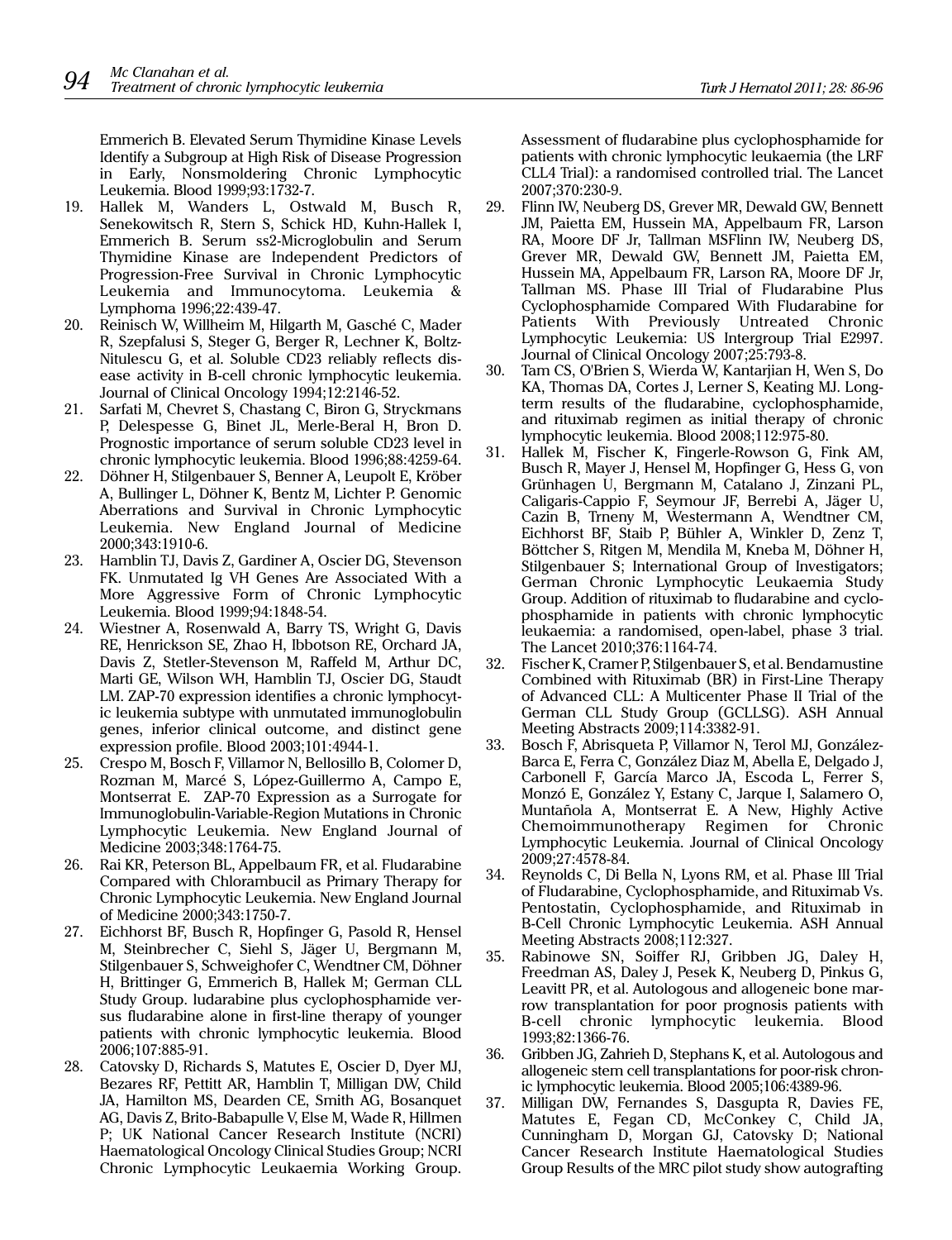for younger patients with chronic lymphocytic leukemia is safe and achieves a high percentage of molecular responses. Blood 2005;105:397-404.

- 38. McClanahan F, Stilgenbauer S, Schmitz N, et al. Secondary malignancies after early autologous stem cell transplantation in genetically poor-risk chronic lymphatic leukemia: results from the German CLL Study Group (GCLLSG) CLL3 trial. Haematologica 2009;94(Suppl. 3):iwCLL meeting abstracts, abstract 8.9, 76.
- 39. Michallet M, Dreger P, Sutton L, Brand R, Richards S, van Os M, Sobh M, Choquet S, Corront B, Dearden C, Gratwohl A, Herr W, Catovsky D, Hallek M, de Witte T, Niederwieser D, Leporrier M, Milligan D; EBMT Chronic Leukemia Working Party. Autologous hematopoietic stem cell transplantation in chronic lymphocytic leukemia: results of European intergroup randomized trial comparing autografting versus observation. Blood 2010;117:1516-21.
- 40. Moreno C, Villamor N, Colomer D, Esteve J, Giné E, Muntañola A, Campo E, Bosch F, Montserrat E. Clinical significance of minimal residual disease, as assessed by different techniques, after stem cell transplantation for chronic lymphocytic leukemia. Blood 2006;107:4563-9.
- 41. Ritgen M, Stilgenbauer S, von Neuhoff N, Humpe A, Brüggemann M, Pott C, Raff T, Kröber A, Bunjes D, Schlenk R, Schmitz N, Döhner H, Kneba M, Dreger P. Graft-versus-leukemia activity may overcome therapeutic resistance of chronic lymphocytic leukemia with unmutated immunoglobulin variable heavy-chain gene status: implications of minimal residual disease measurement with quantitative PCR. Blood 2004;104:2600-2.
- 42. Milligan DW, Kochethu G, Dearden C, Matutes E, MacConkey C, Catovsky D; Haematological Studies Group, UK National Cancer Research Institute High incidence of myelodysplasia and secondary leukaemia in the UK Medical Research Council Pilot of autografting in chronic lymphocytic leukaemia. British Journal of Haematology 2006;133:173-5.
- 43. Hillmen P, Skotnicki AB, Robak T, Jaksic B, Dmoszynska A, Wu J, Sirard C, Mayer J. Alemtuzumab Compared With Chlorambucil As First-Line Therapy for Chronic Lymphocytic Leukemia. Journal of Clinical Oncology 2007;25:5616-23.
- 44. Stilgenbauer S, Cymbalista F, Leblond V, et al. Subcutaneous Alemtuzumab Combined with Oral Dexamethasone, Followed by Alemtuzumab Maintenance or Allo-SCT In CLL with 17p- or Refractory to Fludarabine - Interim Analysis of the CLL2O Trial of the GCLLSG and FCGCLL/MW. Blood/ ASH Annual Meeting Abstracts 2010;116:920.
- 45. Eichhorst BF, Busch R, Stilgenbauer S, et al. First-line therapy with fludarabine compared with chlorambucil does not result in a major benefit for elderly patients with advanced chronic lymphocytic leukemia. Blood 2009;114:3382-91.
- 46. Knauf WU, Lissichkov T, Aldaoud A, Liberati A, Loscertales J, Herbrecht R, Juliusson G, Postner G, Gercheva L, Goranov S, Becker M, Fricke HJ, Huguet F, Del Giudice I, Klein P, Tremmel L, Merkle K, Montillo M. Phase III Randomized Study of Bendamustine Compared With Chlorambucil in Previously Untreated

Patients With Chronic Lymphocytic Leukemia. J Clin Oncol 2009;27:4378-84.

- 47. Döhner H, Fischer K, Bentz M, Hansen K, Benner A, Cabot G, Diehl D, Schlenk R, Coy J, Stilgenbauer S, et al. p53 gene deletion predicts for poor survival and non-response to therapy with purine analogs in chronic B-cell leukemias. Blood 1995;85:1580-9.
- 48. Zenz T, Kröber A, Scherer K, Häbe S, Bühler A, Benner A, Denzel T, Winkler D, Edelmann J, Schwänen C, Döhner H, Stilgenbauer S. Monoallelic TP53 inactivation is associated with poor prognosis in chronic lymphocytic leukemia: results from a detailed genetic characterization with long-term follow-up. Blood 2008;112:3322-9.
- 49. Zenz T, Eichhorst B, Busch R, et al. TP53 Mutation and Survival in Chronic Lymphocytic Leukemia. Journal of Clinical Oncology 2010;28:4473-9.
- 50. Stilgenbauer S, Zenz T. Understanding and Managing Ultra High-Risk Chronic Lymphocytic Leukemia. Hematology 2010;2010:481-8.
- 51. Oscier D, Wade R, Davis Z, Morilla A, Best G, Richards S, Else M, Matutes E, Catovsky D; Chronic Lymphocytic Leukaemia Working Group, UK National Cancer Research Institute. Prognostic factors identified three risk groups in the LRF CLL4 trial, independent of treatment allocation. Haematologica 2010;95:1705-12.
- 52. Keating MJ, O'Brien S, Lerner S, Koller C, Beran M, Robertson LE, Freireich EJ, Estey E, Kantarjian H. Long-Term Follow-Up of Patients With Chronic Lymphocytic Leukemia (CLL) Receiving Fludarabine Regimens as Initial Therapy. Blood 1998;92:1165-71.
- 53. Keating MJ, Wierda WG, Tam CS, et al. Long Term Outcome Following Treatment Failure of FCR Chemoimmunotherapy as Initial Therapy for Chronic Lymphocytic Leukemia. ASH Annual Meeting Abstracts 2009;114:2381.
- 54. Zenz T, Busch R, Fink A, et al. Genetics of Patients with F-Refractory CLL or Early Relapse After FC or FCR: Results From the CLL8 Trial of the GCLLSG. ASH Annual Meeting Abstracts 2010;116:2427.
- 55. Dreger P, Corradini P, Kimby E, Michallet M, Milligan D, Schetelig J, Wiktor-Jedrzejczak W, Niederwieser D, Hallek M, Montserrat E; Chronic Leukemia Working Party of the EBMT. Indications for allogeneic stem cell transplantation in chronic lymphocytic leukemia: the EBMT transplant consensus. Leukemia 2007;21:12-7.
- 56. Stilgenbauer S, Zenz T, Winkler D, Bühler A, Schlenk RF, Groner S, Busch R, Hensel M, Dührsen U, Finke J, Dreger P, Jäger U, Lengfelder E, Hohloch K, Söling U, Schlag R, Kneba M, Hallek M, Döhner H; German Chronic Lymphocytic Leukemia Study Group. Subcutaneous Alemtuzumab in Fludarabine-Refractory Chronic Lymphocytic Leukemia: Clinical Results and Prognostic Marker Analyses From the CLL2H Study of the German Chronic Lymphocytic Leukemia Study Group. Journal of Clinical Oncology 2009;27:3994-4001.
- 57. Kennedy B, Rawstron A, Carter C, Ryan M, Speed K, Lucas G, Hillmen P. Campath-1H and fludarabine in combination are highly active in refractory chronic lymphocytic leukemia. Blood 2002;99:2245-7.
- 58. Elter T, Borchmann P, Schulz H, Reiser M, Trelle S, Schnell R, Jensen M, Staib P, Schinköthe T, Stützer H,